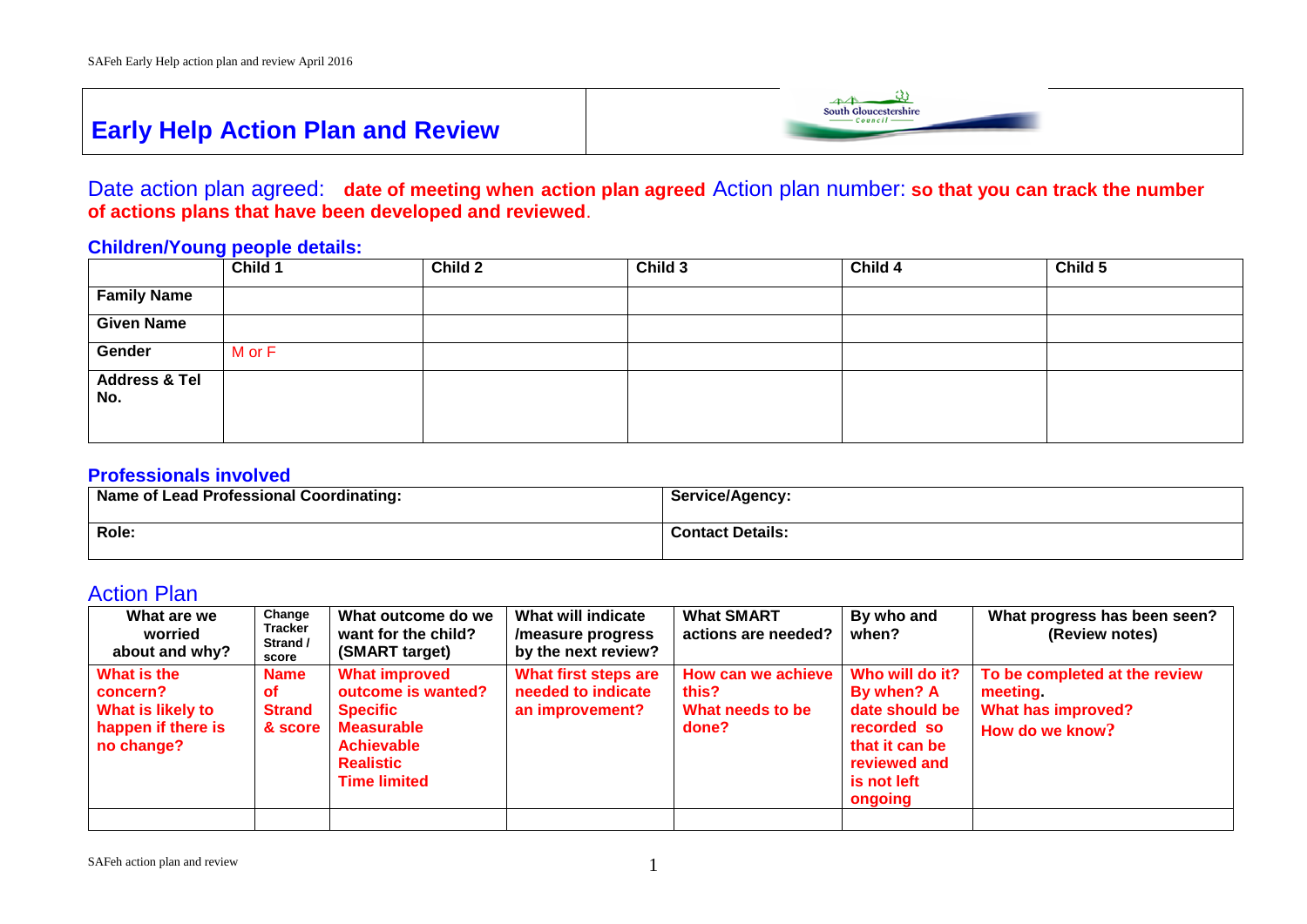REVIEW Number  $\vert$  to be completed at the first assessment or planning meeting and then at every review meeting. To open the next action plan save electronically as next number action plan and delete all review notes and completed actions then add any new actions. You will then have all reviews and a new action plan ready for the next review.

| Date of this review meeting /conference: date important | Previous review dates: |
|---------------------------------------------------------|------------------------|
|                                                         |                        |

## List all members of Team Around the Child/Family List all practitioners involved with the family and how they contributed to the meeting – e.g. attended meeting, sent written report, sent verbal report etc

| <b>Name</b> | Role | <b>Agency</b> | <b>Contact details &amp;</b><br>tel no. | <b>Email address if</b><br>happy to share | <b>Method of contribution</b><br>to review meeting |
|-------------|------|---------------|-----------------------------------------|-------------------------------------------|----------------------------------------------------|
|             |      |               |                                         |                                           |                                                    |
|             |      |               |                                         |                                           |                                                    |
|             |      |               |                                         |                                           |                                                    |
|             |      |               |                                         |                                           |                                                    |
|             |      |               |                                         |                                           |                                                    |

### Key Events/Concerns

| Key events / concerns<br>since the last meeting                                                                                                                          | What has happened since the assessment was completed or the last review?<br>These should be brief notes – perhaps bullet pointed – to accurately convey events and<br>concerns to practitioners unable to attend the meeting. |
|--------------------------------------------------------------------------------------------------------------------------------------------------------------------------|-------------------------------------------------------------------------------------------------------------------------------------------------------------------------------------------------------------------------------|
| <b>Key discussion points</b><br>from meeting:<br>Consider:-<br>What is the possible<br>future if things do not<br>change?<br>How likely is it that<br>change can happen? | What did the review meeting consider?<br>What was discussed?<br>What was agreed?<br>Were there any disagreements and how were they resolved?                                                                                  |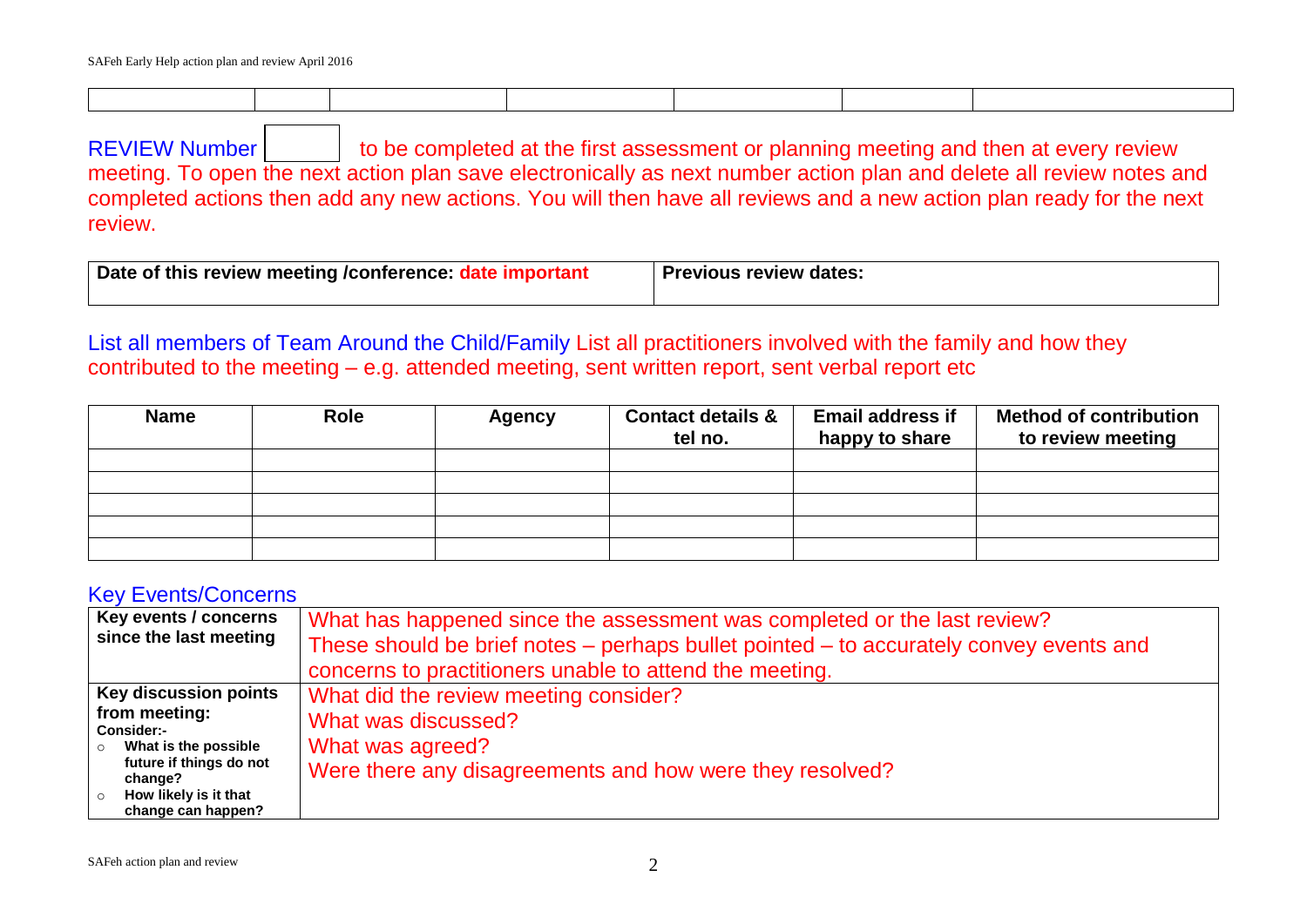| Are things improving for<br>child/ren/YP? |                                                                    |                                                     |
|-------------------------------------------|--------------------------------------------------------------------|-----------------------------------------------------|
| Has the plan been                         | Are there significant changes to the plan? Y/N                     | Should the <b>SAF be closed</b> ? Y/N               |
| reviewed? Y/N                             | If yes- amend/change the plan If no copy and convert the plan into | At every review it should be considered whether the |
|                                           | the next numbered plan                                             | SAF and the action plan can now be closed.          |

Child/Young Person's views **It is important to involve the child/ren/YP as much as possible as they will need to be engaged in the planning and interventions if the actions are to be successful.**

**Child/Young person's views About the plan/the Team around the Child/Family meeting/the SAF process and any other comments.**

Parent/Carer's views **It is important to involve the parents/carers as they will need to want to focus on the agreed areas and be engaged in the planning and interventions if the actions are to be successful.**

**Parent/carer's views About the plan/the Team around the Child/Family meeting/the SAF process and any other comments.**

#### Views of agencies

**Agencies' views (Identify who) About the plan/the Team around the Child/Family meeting/the SAF process and any other comments.**

### Next review meeting

| Date: TO BE SET AT EACH MEETING | Time TO BE SET AT EACH MEETING | <b>Venue: TO BE AGREED AT EACH</b> |
|---------------------------------|--------------------------------|------------------------------------|
| <b>FOR NEXT TIME</b>            | <b>FOR NEXT TIME</b>           | <b>MEETING FOR NEXT TIME</b>       |
|                                 |                                |                                    |

### Sign off for SAF closure only ONLY AT FINAL STAGE SO EVERYOnE HAS A CHANCE TO COMMENT ON THE SAF PROCESS AND PLAN FOR CLOSURE

| <b>Child/ren/Young person signature:</b> | Date: |  |  |  |
|------------------------------------------|-------|--|--|--|
| <b>Parent/Carers signature:</b>          | Date: |  |  |  |
| <b>Lead Professional signature:</b>      | Date: |  |  |  |
| <b>Manager signature:</b>                | Date: |  |  |  |
| <b>I Manager's comments:</b>             |       |  |  |  |